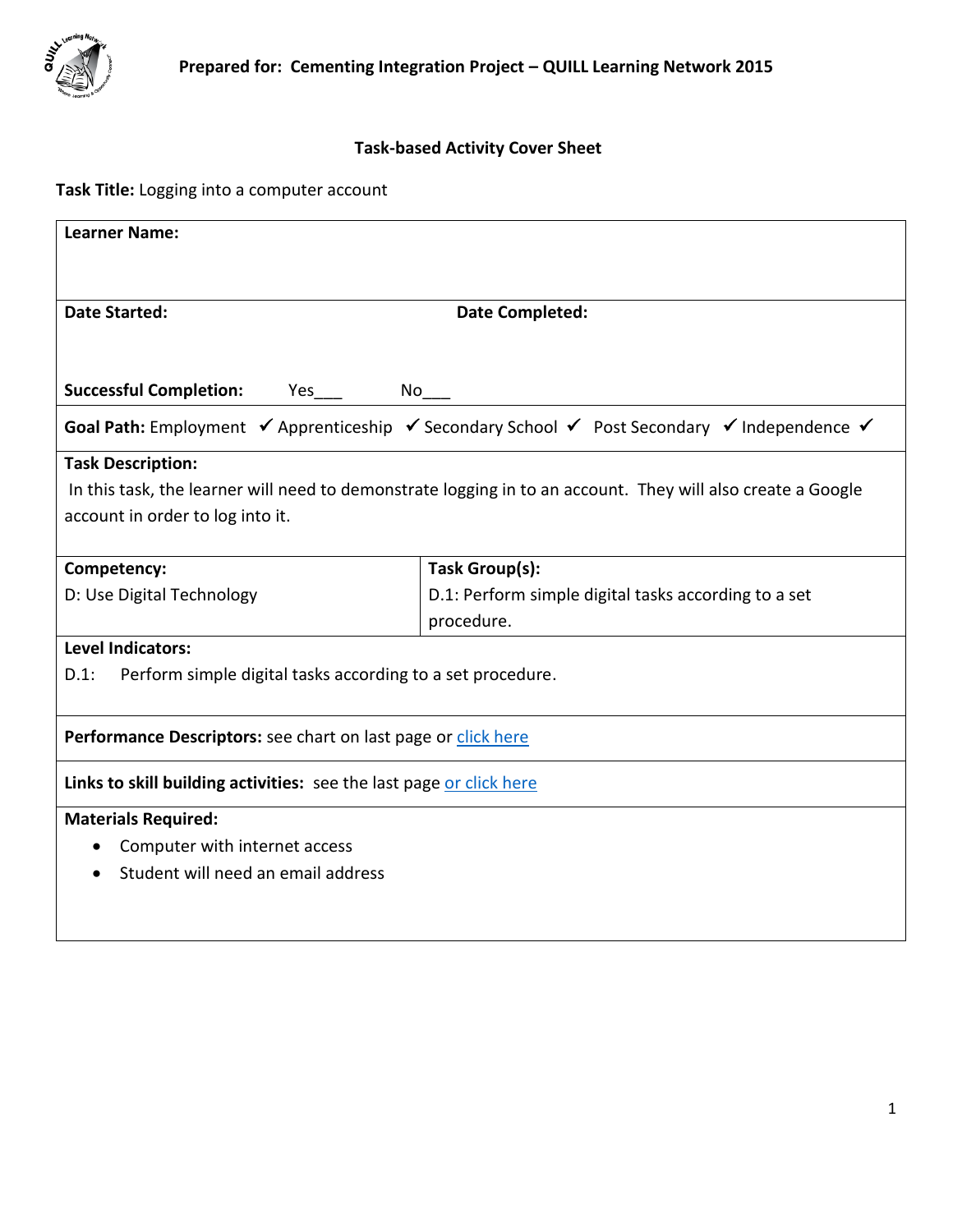

| <b>ESKARGO:</b>                                                                                                                                                                                                                                                                                                                                                                                                                                                                                                                                                                                                                                                      |
|----------------------------------------------------------------------------------------------------------------------------------------------------------------------------------------------------------------------------------------------------------------------------------------------------------------------------------------------------------------------------------------------------------------------------------------------------------------------------------------------------------------------------------------------------------------------------------------------------------------------------------------------------------------------|
| <b>Attitudes:</b>                                                                                                                                                                                                                                                                                                                                                                                                                                                                                                                                                                                                                                                    |
| Practitioner,<br>We encourage you to talk with the learner about attitudes required to complete this task set. The context of<br>the task has to be considered when identifying attitudes. With your learner, please check one of the<br>following:                                                                                                                                                                                                                                                                                                                                                                                                                  |
| $\Box$ Attitude is not important $\Box$ Attitude is somewhat important $\Box$ Attitude is very important                                                                                                                                                                                                                                                                                                                                                                                                                                                                                                                                                             |
| D <sub>1</sub><br>Follows apparent steps to complete tasks<br>$\bullet$<br>Interprets brief text and icon<br>$\bullet$<br>Understands basic vocabulary of Internet use (e.g., online, offline, address bar, scroll, social<br>$\bullet$<br>networking, URL, website, web page, internet provider, browser, drop down menu, etc.)<br>Understands purpose and use of a pointer and hand curser<br>$\bullet$<br>Understands conventions of Internet addresses; uses address bar<br>$\bullet$<br>Uses the mouse online; uses scroll bars; navigates backwards and forwards<br>$\bullet$<br>Understands and uses search engines for simple Internet searches<br>$\bullet$ |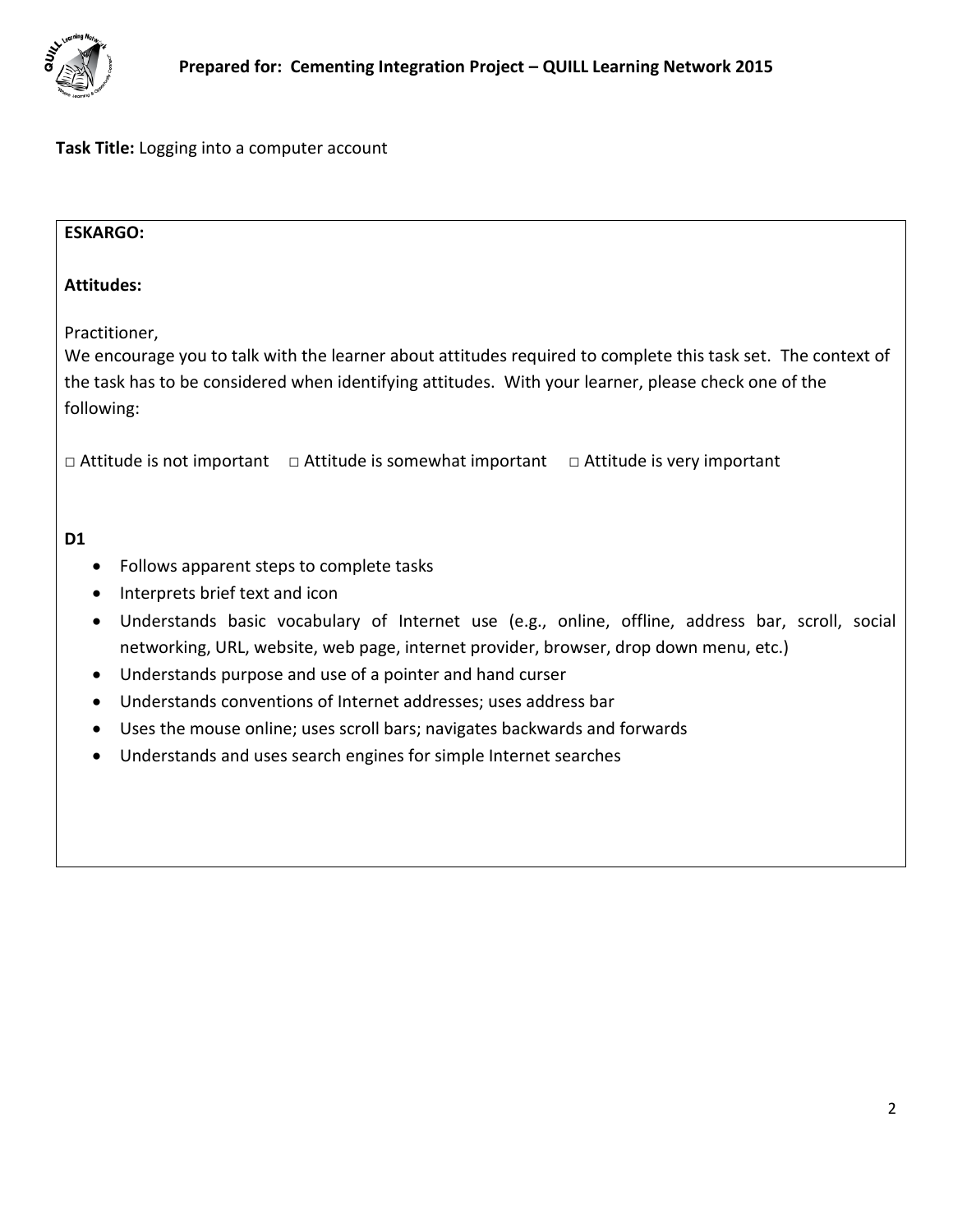

## **Learner Information and Tasks:**

People need to be able to log onto computer accounts at home, school or workplace. Logins are required for many applications including: personal email, a bank account, library account, forums, message boards, blogs, social media, twitter, Instagram, gaming systems, and/or a staff website.

Look at the "Log In" information.

Click on the following internet link: [https://accounts.google.com/ServiceLogin?hl=en&continue=https://support.google.com/calendar](https://accounts.google.com/ServiceLogin?hl=en&continue=https://support.google.com/calendar/answer/2465776%3Fhl%3Den) [/answer/2465776%3Fhl%3Den](https://accounts.google.com/ServiceLogin?hl=en&continue=https://support.google.com/calendar/answer/2465776%3Fhl%3Den)

**Task 1:** Create an account.

**Task 2:** Close the account and close the internet.

Task 3: Sign into Google Calendar with the username and password you created.

**Task 4:** Log out of the account.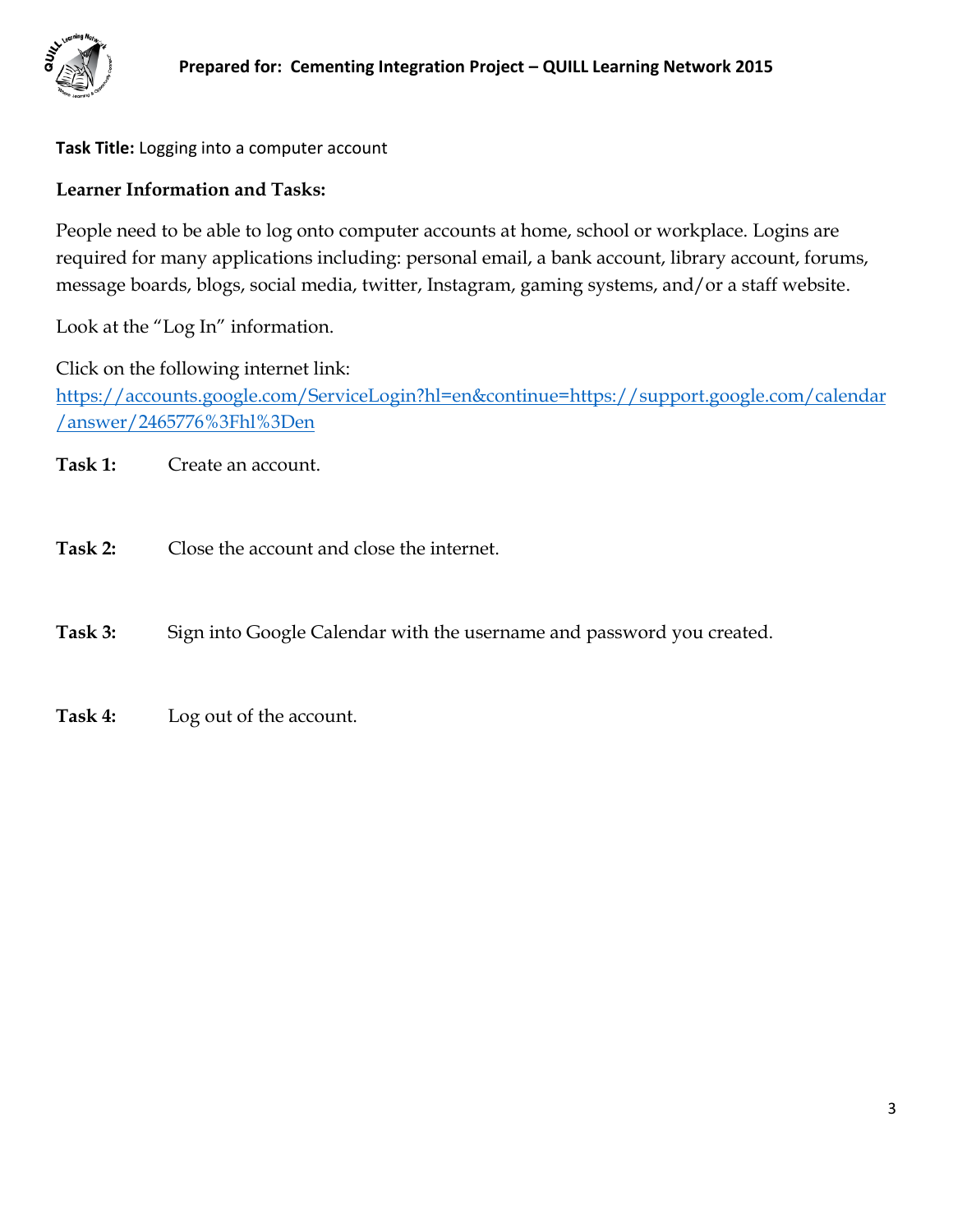

Answer Sheet

- **Task 1**: Learner(s) will create Google Account for Google calendar
- **Task 2:** The learner(s) will log out of the Google account
- **Task 3:** The learner(s) will sign into Google Calendar successfully.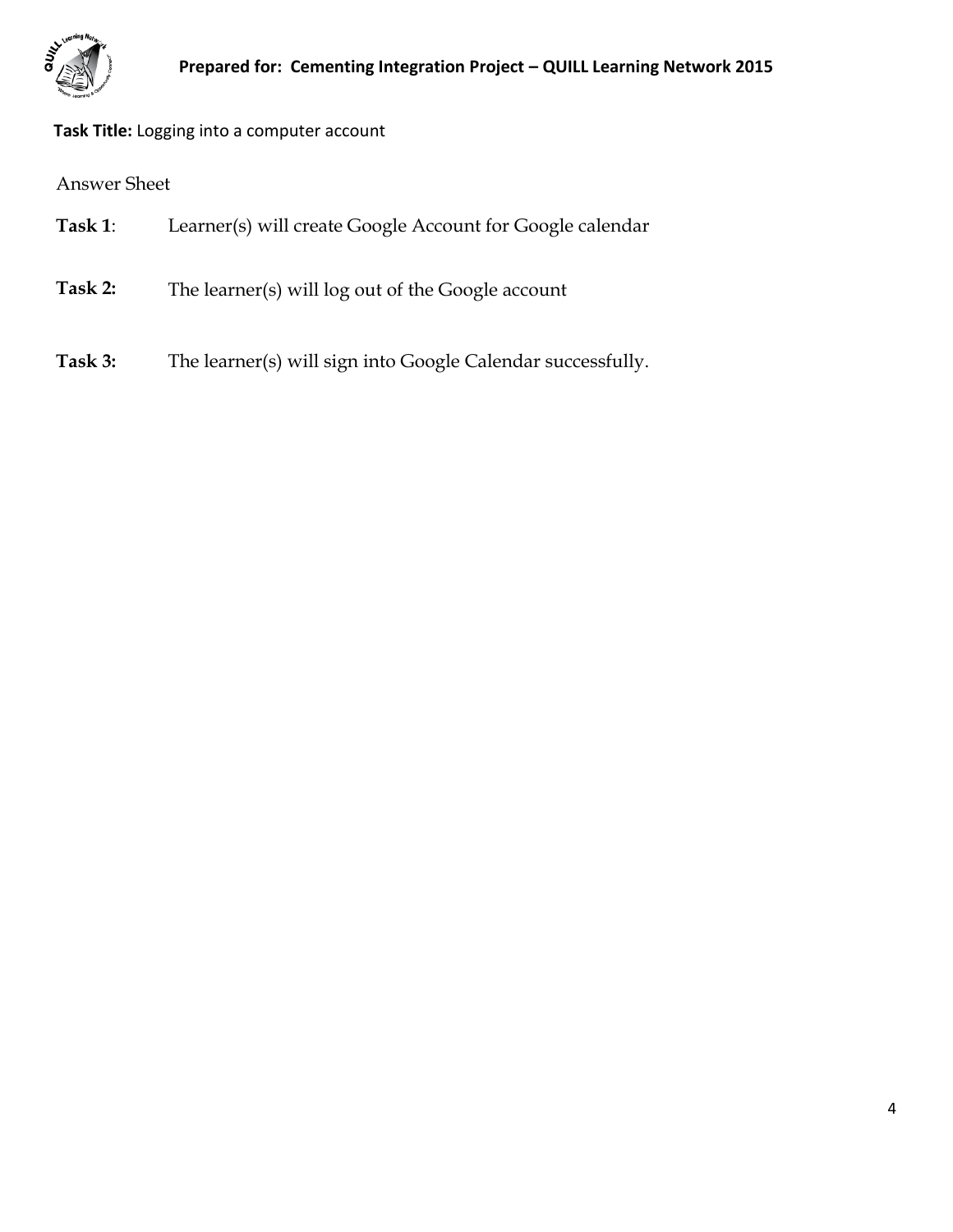

<span id="page-4-0"></span>

|     | <b>Performance Descriptors</b>                                                                 | Needs Work | from practitioner<br>task<br>with support<br>Completes | Completes task<br>independently |
|-----|------------------------------------------------------------------------------------------------|------------|--------------------------------------------------------|---------------------------------|
| D.1 | follows simple prompts<br>$\bullet$                                                            |            |                                                        |                                 |
|     | follows apparent steps to complete tasks<br>$\bullet$                                          |            |                                                        |                                 |
|     | interprets brief text and icons<br>$\bullet$                                                   |            |                                                        |                                 |
|     | locates specific functions and information<br>$\bullet$                                        |            |                                                        |                                 |
|     | begins to perform simples searches (e.g. internet, software<br>$\bullet$<br>help menu)         |            |                                                        |                                 |
|     | Requires support to identify sources and to evaluate and<br>$\bullet$<br>integrate information |            |                                                        |                                 |

This task: was successfully completed\_\_\_ needs to be tried again\_\_\_

| <b>Learner Comments</b> |  |
|-------------------------|--|
|                         |  |
|                         |  |
|                         |  |
|                         |  |

**\_\_\_\_\_\_\_\_\_\_\_\_\_\_\_\_\_\_\_\_\_\_\_\_\_\_\_\_ \_\_\_\_\_\_\_\_\_\_\_\_\_\_\_\_\_\_\_\_\_\_\_\_\_** 

**Instructor (print) Instructor (print) Learner Signature**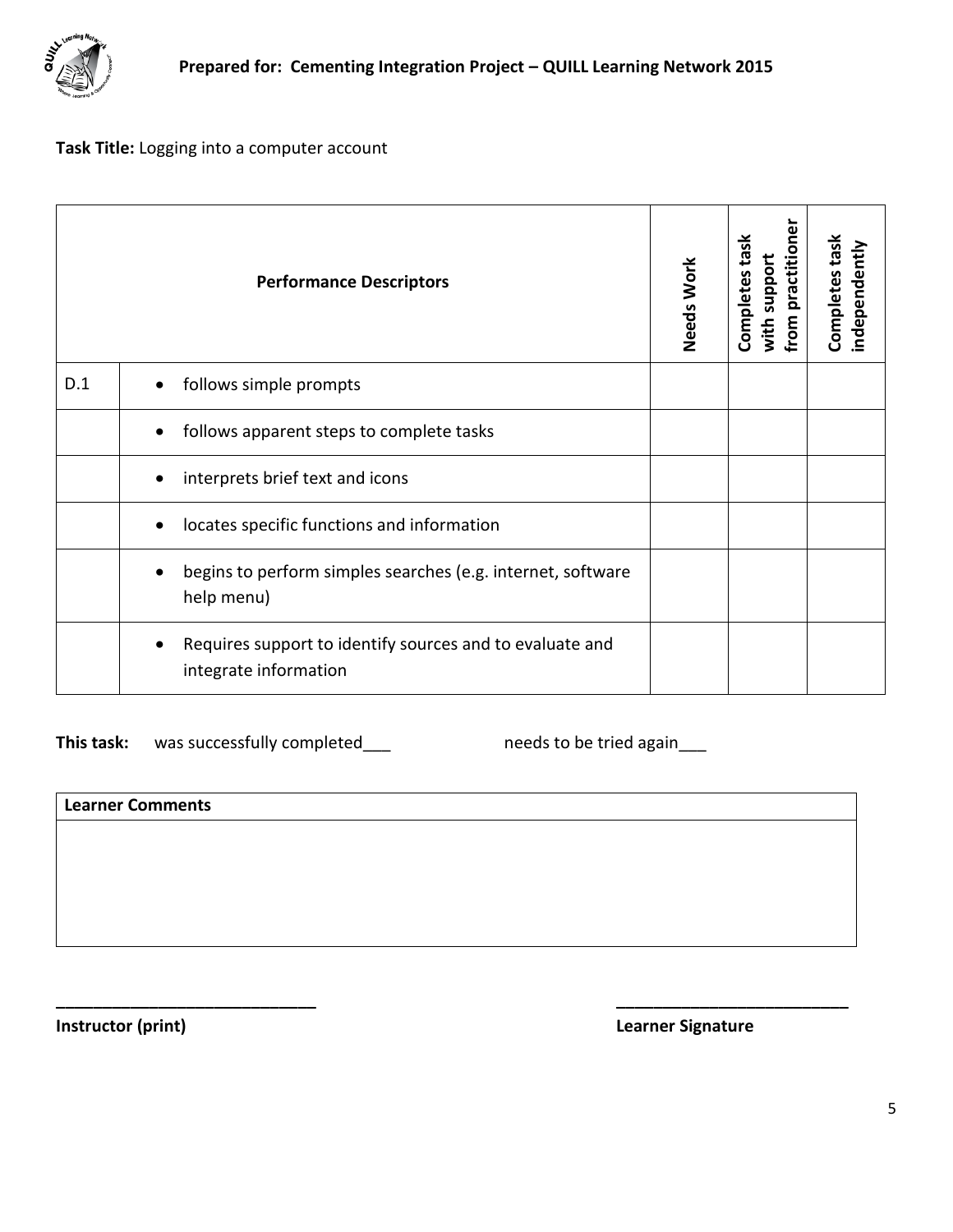

## **Skill Building Activity**

### <span id="page-5-0"></span>**Links to Online Resources:**

### **GCF LearnFree**

-Email 101 – Tutorials on how email works, how to create an account and use email software <http://www.gcflearnfree.org/email101> -Understanding the basics of Windows and creating user <http://www.gcflearnfree.org/windowsbasics/7> -Understanding the cloud and how to create an account to use Google Docs <http://www.gcflearnfree.org/usingthecloud> -Facebook 101 – Tutorials on how to create, use and maintain a Facebook Account <http://www.gcflearnfree.org/facebook101> -Pinterest - Tutorials on how to use Pinterest, the popular social network for collecting and sharing the things you find online.

<http://www.gcflearnfree.org/pinterest>

#### **Microsoft Digital Literacy**

- This short course introduces you to the fundamentals of computing, explains the components of a computer, explores operating system basics, and shows you how to use a mouse and a keyboard. The course also explains how computers can be used in different aspects of everyday life. <http://www.microsoft.com/about/corporatecitizenship/dl/courses/2695DE/onlinelauncher.htm>
- This course shows you how to connect to the Internet, browse webpages and websites, use search engines, and communicate with others using email, instant messaging, blogs, and other media. [http://www.microsoft.com/about/corporatecitizenship/citizenship/giving/programs/up/digitalliteracy/](http://www.microsoft.com/about/corporatecitizenship/citizenship/giving/programs/up/digitalliteracy/courses/2696DE/onlineLauncher.htm) [courses/2696DE/onlineLauncher.htm](http://www.microsoft.com/about/corporatecitizenship/citizenship/giving/programs/up/digitalliteracy/courses/2696DE/onlineLauncher.htm)
- This course introduces you to digital technologies, including digital audio, digital video, and digital photography. It explores how these and other computing technologies are creating new career opportunities and shaping the world we live in.

<http://www.microsoft.com/about/corporatecitizenship/dl/courses/2699DE/onlinelauncher.htm>

- How to create an Microsoft account and tutorials on using Windows <http://windows.microsoft.com/en-ca/windows/support#1TC=windows-7>

#### **My web my way**

How to guides for using the internet for learners with accessibility needs. <http://www.bbc.co.uk/accessibility/>

**BBC Webwise**